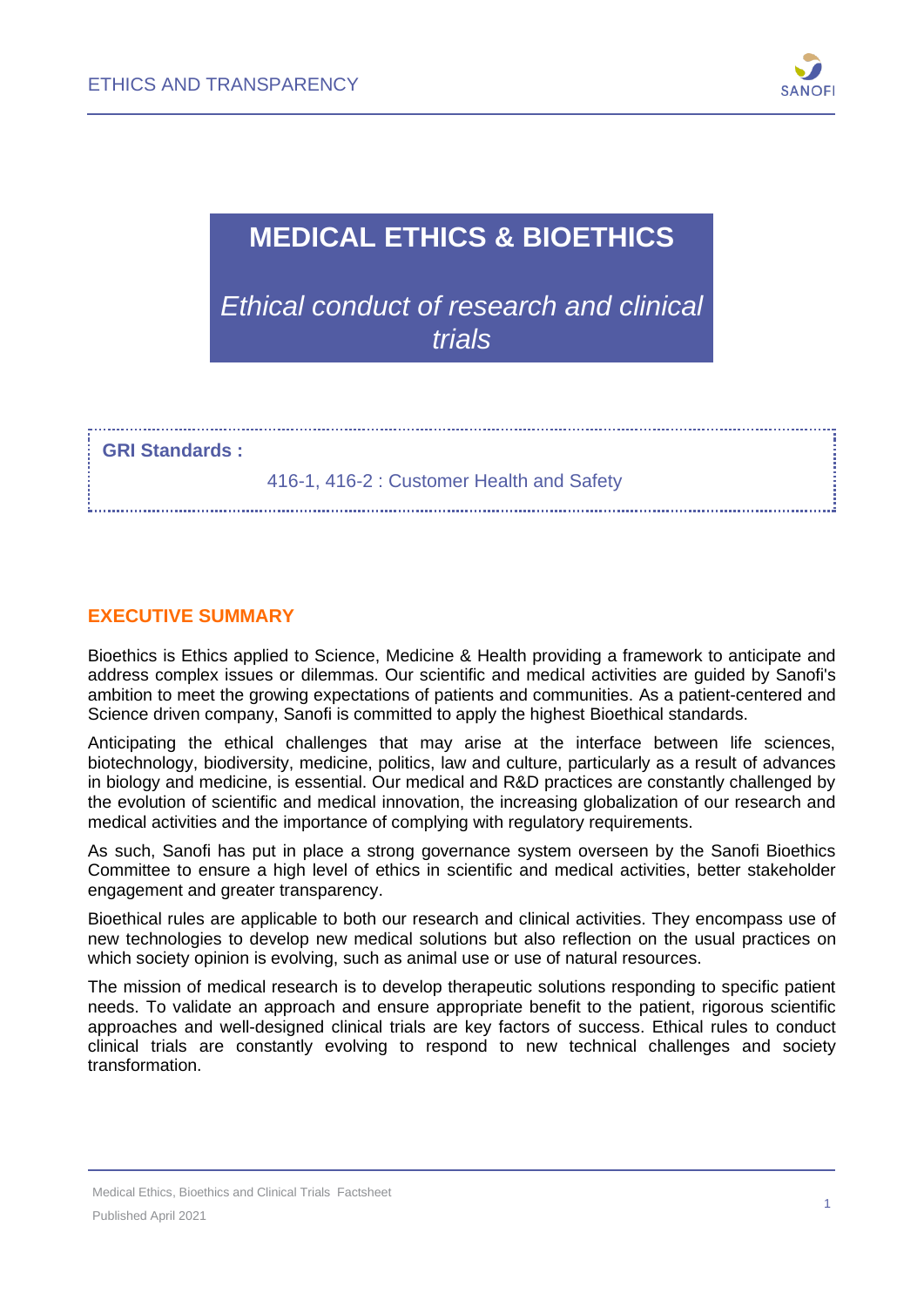# **TABLE OF CONTENTS**

| 1.2. Contributing to international initiatives promoting good practices4   |
|----------------------------------------------------------------------------|
|                                                                            |
|                                                                            |
|                                                                            |
| 2.1. A framework for ethics in clinical trials: 7 key requirements  6      |
| 2.2. Ethics in clinical research: oversight of clinical trial practices  9 |
|                                                                            |
|                                                                            |
|                                                                            |
|                                                                            |
|                                                                            |
|                                                                            |
|                                                                            |

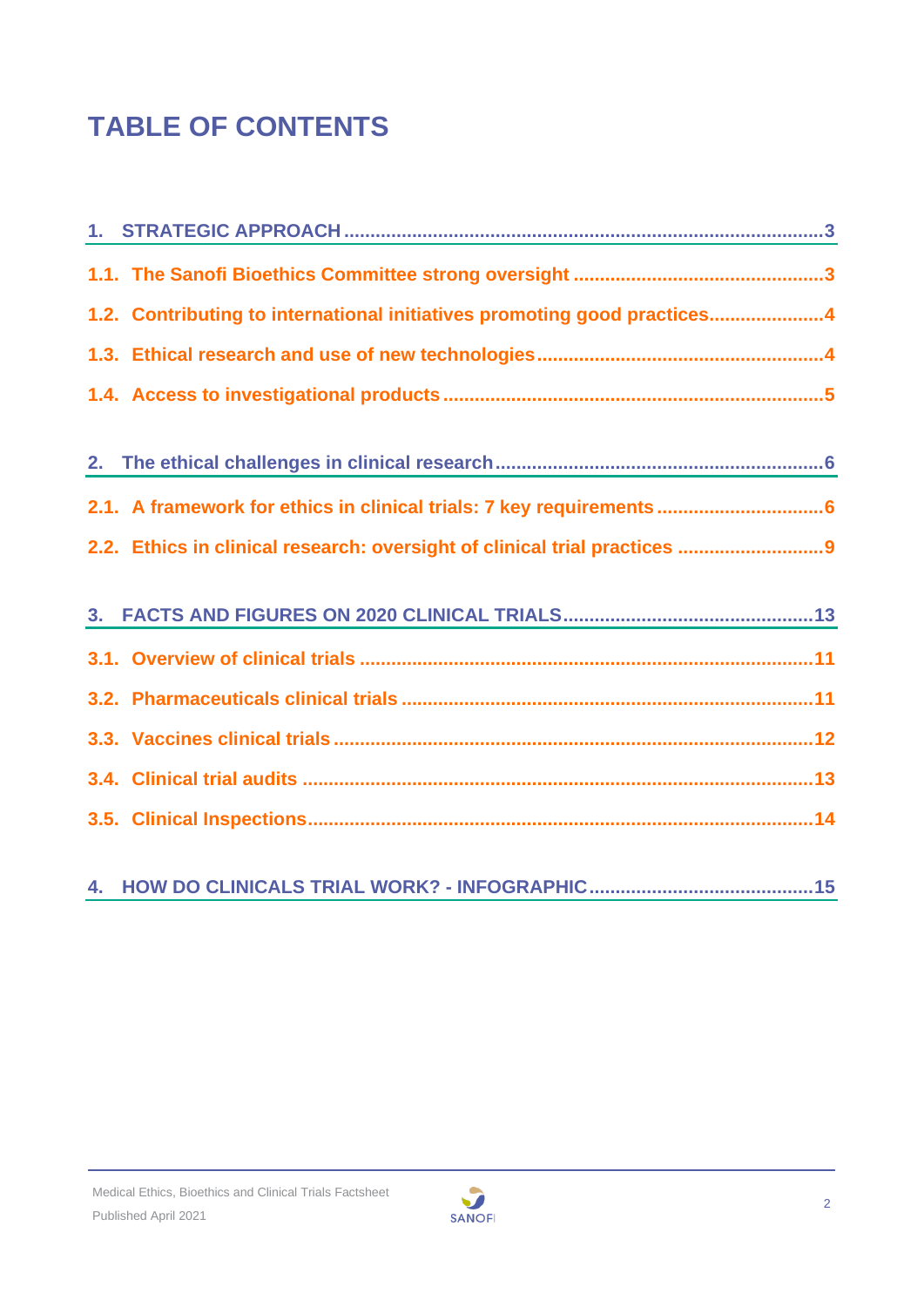# <span id="page-2-0"></span>**1. STRATEGIC APPROACH**

Through our R&D & medical activities, Sanofi aims to constantly innovate in multiple therapeutic areas while meeting the highest ethical standards. Built on a sound governance system overseen by the Sanofi Bioethics Committee, our strategic approach is designed so that our standards and practices are continuously challenged in response to existing and emerging ethical considerations.

We embed this approach in our practices to ensure the responsible use of resources and technologies in research and production and support ethical conduct in clinical development involving patients and healthy subjects.

When preclinical research has been shown to be successful, clinical trials will be conducted on humans. It is important to note that animals are only used in medical research when absolutely necessary and unavoidable – in situations where appropriate alternatives are not available.

The welfare of animals used in research and production processes is of paramount importance for Sanofi. Sanofi has been engaged for many years in initiatives to reduce the use of animals and to develop an ethical framework with a dedicated working group reporting to the Sanofi Bioethics Committee.

#### *For more information on animal welfare, see : Animal Protection factsheet in our [Document](https://www.sanofi.com/en/our-responsibility/documents-center/) Center.*

Sanofi is also committed to continuously improve the responsible use of resources, including non human genetic resources.

#### *For more information on natural resources, see: Biodiversity Factsheet.*

# <span id="page-2-1"></span>**1.1. The Sanofi Bioethics Committee strong oversight**

Sanofi recognizes the importance of defining, respecting and continuously revisiting and improving consistent and transparent bioethical standards during all our research and medical activities involving humans and animals.

The Sanofi Bioethics Committee (BEC), created in 2012, elaborates Sanofi's positions on bioethics policies to ensure high ethical standards in Sanofi scientific and medical activities that adequately address Sanofi stakeholders' expectations and comply with applicable regulatory standards.

The BEC is a multidisciplinary committee chaired by the Sanofi Chief Medical Officer, Dietmar Berger, with representatives from most of the Sanofi functions, such as R&D, Legal, Medical, GBUs and Corporate Affairs. It is a decision-making body regarding Sanofi bioethics policies and the supervisory authority for Sanofi's bioethics matters. It alerts the Sanofi Risk Committee of any potential bioethics risks that must be addressed as part of Sanofi's corporate responsibility. Ultimately, the BEC is responsible for ensuring respect of ethical medical and research principles, including respect of human dignity in all our R&D and medical activities.

- The Bioethics Committee establishes high ethical standards for all Sanofi scientific and medical activities;
- Addresses and issues recommendations on bioethical questions Sanofi employees may encounter in the course of their activities;
- Sponsors specific project or working groups to ensure implementation of bioethics related policies;

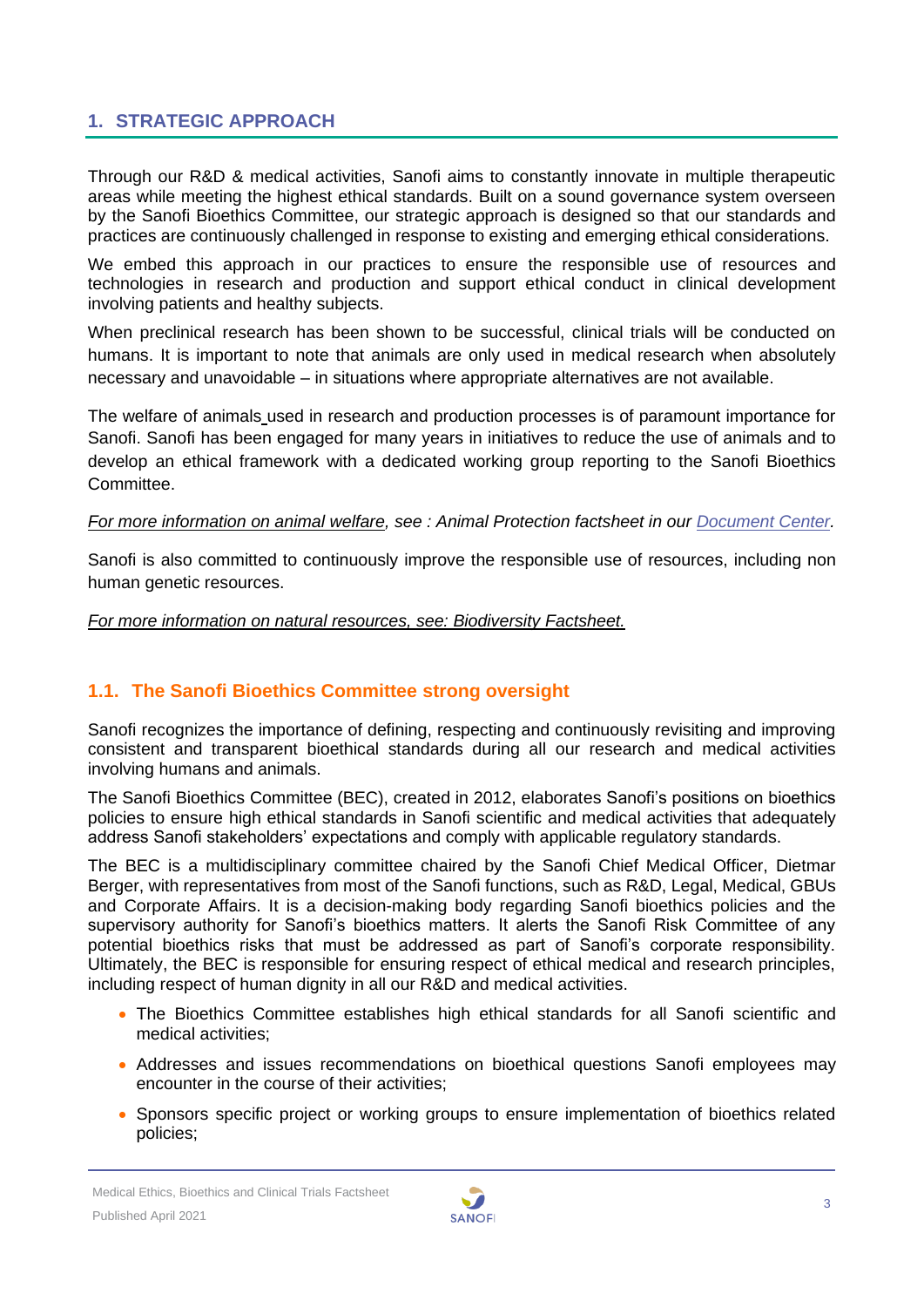- Informs internal and external stakeholders about Sanofi's position on the ethical implications of biological research;
- Helps anticipate ethical challenges that may arise at the interface between the life sciences, biotechnology, biodiversity, medicine, politics, law and culture, in particular due to advances in biology and medicine.

It fulfills this role by continually assessing and appraising emerging bioethics issues, discussing potential issues and findings with relevant stakeholders, working with them to devise mitigation plans, and supporting implementation and monitoring of such plans until issues are resolved.

The governance of Bioethics at Sanofi is regularly adapted with the objective to ensure better consideration of stakeholder expectations and greater transparency. As a result, it was decided to create an advisory council composed of experts independent of Sanofi and recognized in the field of Bioethics. This Council, named the Advisory Bioethics Council (ABC), is mandated to provide advice on important topics related to Bioethics to enable Sanofi to improve its practices. Sanofi is committed to taking into account their recommendations and to explain the positions adopted on the subjects that will be worked on by the Council. The existing Bioethics Committee continues to develop Sanofi's positions and ensure the operationalization of its policies.

The Advisory Bioethics Council is composed of external bioethicists (three women and five men) representing different generational, academic (doctor, lawyer, philosopher) and cultural backgrounds (Europe, Asia or North America). The Council met for the first time in November 2018 and continues its reflections since then.

# <span id="page-3-0"></span>**1.2. Contributing to international initiatives promoting good practices**

The Bioethics Committee sponsors external initiatives, such as: TRUST a project that aims to reduce the risk of "ethics dumping".

Sanofi was on the advisory board of TRUST (crea**T**ing **R**elationships: eq**U**itable, re**S**ponsible, in**T**ernational), funded by the European Commission "Horizon 2020" program. This project aims to reduce the risk of "ethics dumping," namely, exporting to other countries research practices that would not be accepted in Europe on ethical grounds, and to actively address the mechanisms to mitigate such a risk.Sanofi is also part of the CIOMS (Council for International Organizations of Medical Sciences) working group on "Clinical Research in Resource-Limited Settings (RLS)". The CIOMS is an international, non-governmental, non-profit organization established jointly by the WHO and UNESCO in 1949. The objective of the Working group is "to develop a consensus on relevant scientific issues and propose pragmatic recommendations for improvement of the environment and good practices for randomized controlled clinical trials in RLS" [\(CIOMS\)](https://cioms.ch/working_groups/clinical-research-rls/). The final version will be released later in 2021.

Sanofi is also participating in bioethics through membership of international organisations, including The Multi-Regional Clinical Trials Center of Brigham and Women's Hospital and Harvard University [\(MRCT\)](https://mrctcenter.org/focus-areas/ethics-conduct-oversight/) and International Federation of Pharmaceutical Manufacturers and Associations [\(IFPMA\)](https://www.ifpma.org/).

# <span id="page-3-1"></span>**1.3. Ethical research and use of new technologies**

#### Research integrity

In ethics, integrity is regarded as the honesty and truthfulness or accuracy of one's actions. Having integrity means doing the right thing in a reliable way. For Sanofi, research ethics for scientific activities from early research to late stage development are essential:

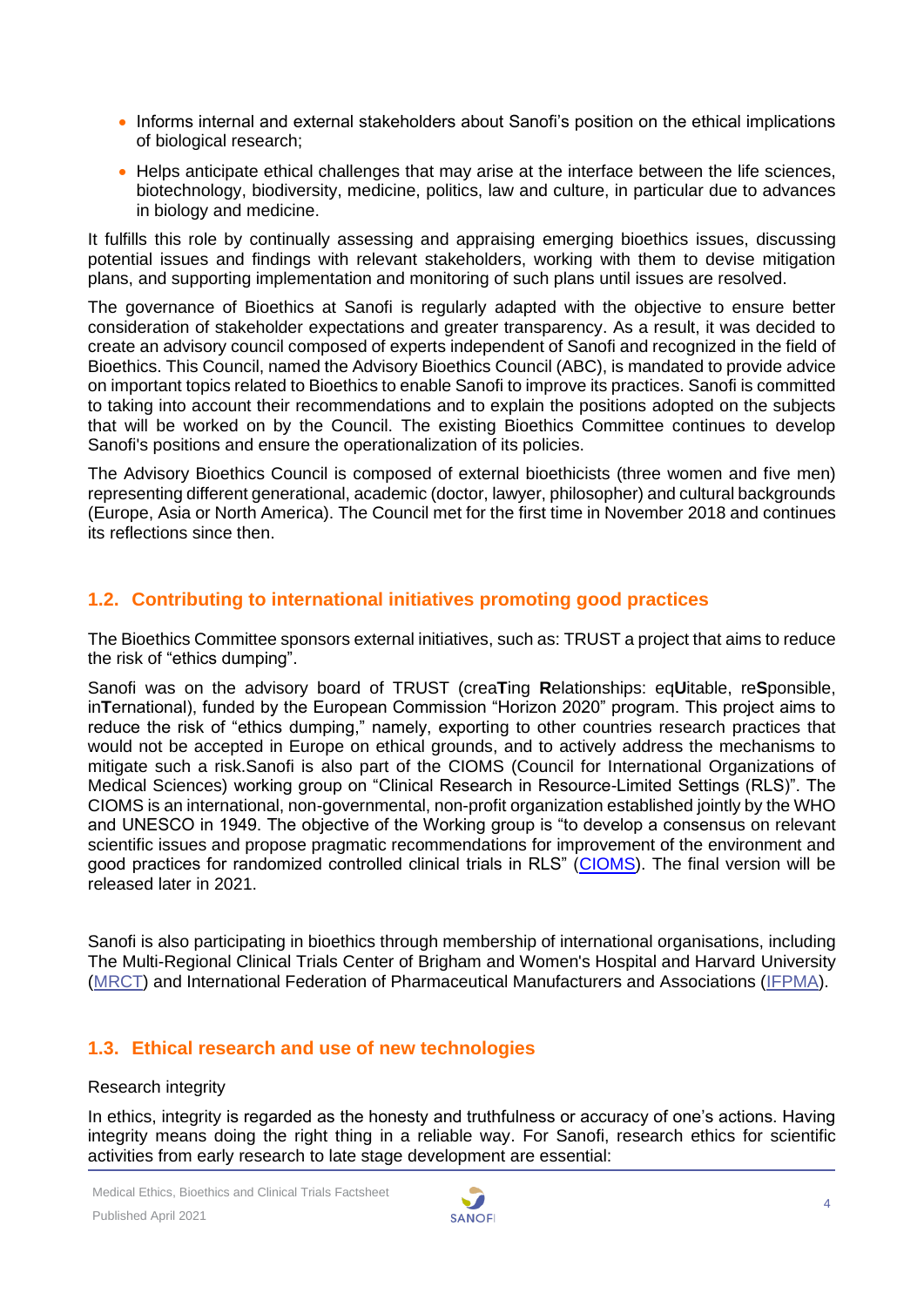- for evaluation of the benefit risk of the research by health authorities
- for study participant/patient's safety which is intrinsically impacted by the integrity and quality of the data on which a regulatory decision is based

Sanofi is committed to always make the safety and well-being of study participants/patients its top priority and to adhere to high scientific and ethical standards regarding the conduct of our clinical trials and the rigor of our manufacturing processes (code of conduct).

#### Ethical use of Human Biosamples:

Medical and biological research using human biological samples (HBS) is conducted to further knowledge that contributes to human health and quality of life. Such samples are important for studies which aim to elucidate the mechanisms of human disease and discover new treatments. The Sanofi bioethics committee has approved a policy to ensure that collection, storage and use of HBS are consistent with high ethical standards which protect the dignity and identity of human donors (see policy in the [download center\)](https://www.sanofi.com/en/our-responsibility/documents-center/ethics-and-transparency).

Human stem cells can differentiate into specialized cell types. They represent a unique research material and have a huge therapeutic potential. Stem cells are already part of some life saving therapeutic solutions. The potential ethics issues mainly depend on the origin of the cells (embryonic/fetal versus adult). These ethical considerations vary widely and depend, to some extent, on an individual's cultural background and religious beliefs. To reflect on the specificity of these human biosamples, Sanofi has published different policies and carefully monitored their use in Sanofi research.

#### CRISPR / gene therapy

The rapid evolution of easy to use genome editing technology (such as CRISPR Cas 9) has raised questions about its utilization in humans as therapeutic tools, or to modify human germline genes. Recent editing of the genome of the human embryo with the CRISPR/Cas9 editing tool showed that the issue is not theoretical and generated a debate amongst top scientists around the world regarding the ethical considerations of its effect on the future generations. Sanofi has published a policy to delineate the limit of use of this technology as a tool or as a therapy.

# <span id="page-4-0"></span>**1.4. Access to investigational products**

Individuals participating in our clinical trials may be provided with the treatment being investigated. The purpose of these trials is to discover whether a treatment is safe and effective. We submit a full dossier of evidence from trials and other data to regulatory authorities, who make the final decision to approve the potential treatment (marketing authorization application). Until the regulatory authority has made this decision, the treatment remains experimental and is not generally available to patients outside of clinical trials. However, patients who cannot participate to these trials and who meet certain criteria can request access, through their physician, to the investigational treatment through Managed Access Programs (MAPs).

Sanofi has put in place these MAPs, programs under which investigational medicines, (medicines for which a marketing authorization application is ongoing) may be used to treat certain patients who cannot enroll in an ongoing clinical trial. Sanofi "Managed Access" addresses the need of treating patients affected by life-threatening, long-lasting or seriously debilitating illnesses by making such medicines available to eligible patients.

The Bioethics Committee has approved the Sanofi policy position on Access to investigational treatments (compassionate use policy).

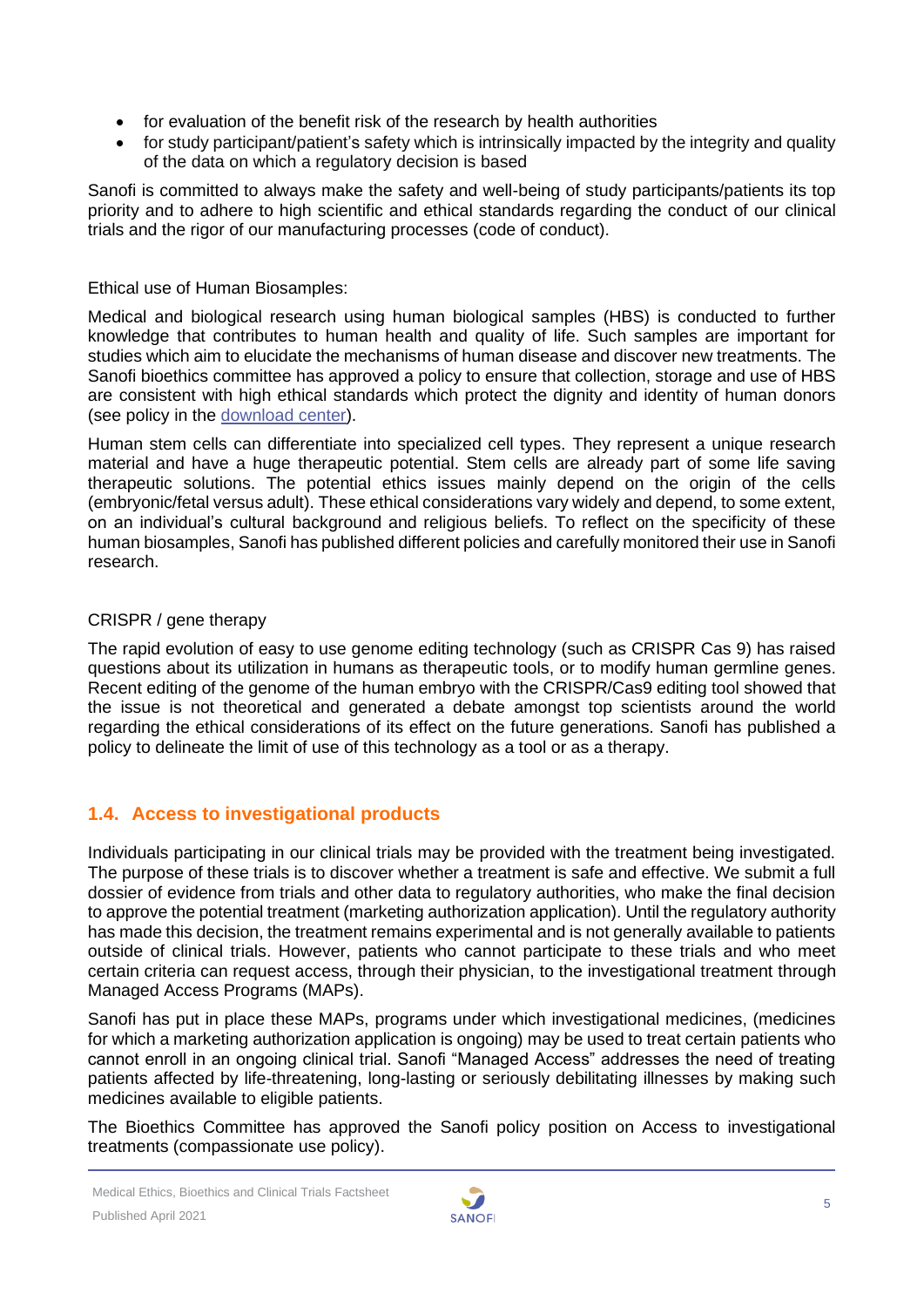Sanofi has a dedicated website to facilitate access to the compassionate use of our products in development [\(for more information\)](https://www.sanofi.com/en/science-and-innovation/clinical-trials-and-results/sanofi-manage-access-program).

For study participants continuous access to treatment (Post access trial policy), see below under the clinical trial section.

# <span id="page-5-0"></span>**2. The ethical challenges in clinical research**

All our clinical trials are run in accordance with the Principles of Good Clinical Practice (GCP) and international ethical standards, in particular the Helsinki Declaration on ethical principles regarding human experimentation.

As we conduct research designed to develop new healthcare solutions, we must continually examine our practices and processes from an ethical standpoint. Ensuring respect for ethics across our R&D activities requires addressing potential challenges that may arise in response to:

- Social and economic trends;
- New biotechnologies;
- Scientific advances in other fields;
- Public health priorities:
- Specific development needs:
- Public demand for greater transparency and privacy protection.

Sanofi must constantly adjust and adapt our practices and processes in light of new developments in all of these areas.

#### <span id="page-5-1"></span>**2.1. Framework for ethics in clinical trials: 7 key requirements**

The purpose of ethical guidelines is to protect patients and healthy volunteers and preserve the integrity of scientific research. The Journal of the American Medical Association (JAMA) has published seven ethical requirements<sup>1</sup> to guide the conduct of research. We use these requirements as a framework for evaluating the ethics of our clinical research studies.

*For more information, see : [What makes clinical research ethical?](http://jamanetwork.com/journals/jama/fullarticle/192740)* 

# **2.1.1. Social or scientific value**

Sanofi's in-house committees (e.g., the Development Working Group within the R&D organization and Protocol Review Committees) systematically review clinical study protocols, extended synopses and amendments to confirm that the scientific and medical questions the research seeks to address correspond to a clinical need.



<sup>1</sup> Emanuel E.J., Wendler D., Grady C. "What makes clinical research ethical?" JAMA. 2000; 283: 2701-2711.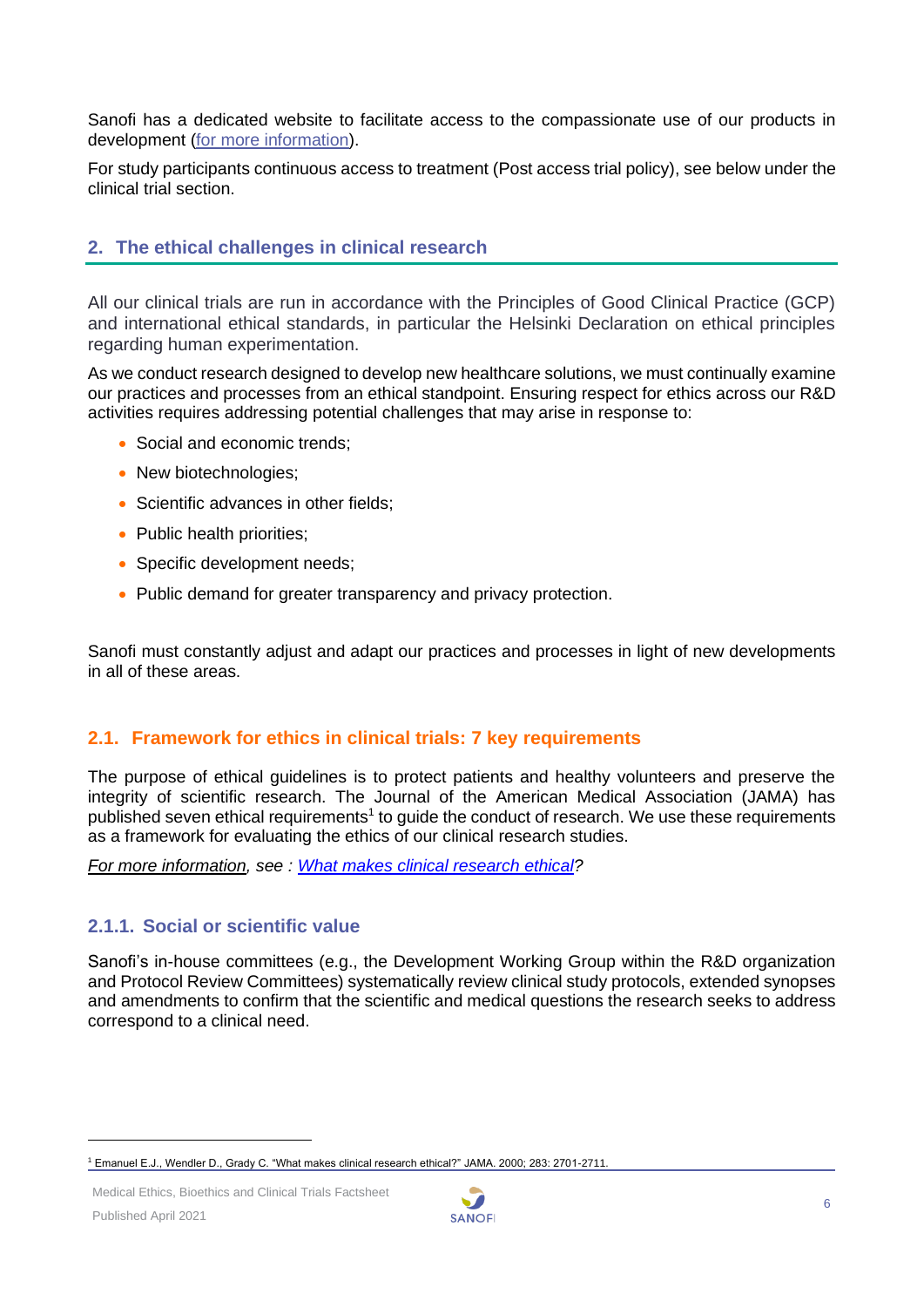# **2.1.2. Scientific validity**

To produce rigorous, reliable and valid data, our approach includes a systematic review by Sanofi's internal experts so that the most up-to-date therapeutic guidelines are integrated into our study methodology and evaluation tools. External experts are also consulted when necessary.

# **2.1.3. Fair subject selection**

We recruit study participants all over the globe for our clinical trials. In selecting study sites and determining inclusion criteria, we are careful to strike a balance between the quality of local clinical research infrastructures and targeted patient populations to confirm that the disease area and product being investigated correspond to an actual need within the community. As a signatory to the Guiding Principles on Access to Healthcare, our practice is to perform clinical studies in countries where we intend to make the product available, if the development program is successful.

*For more information, see :* [The Guiding Principles on Access to Healthcare](http://gpah.bsr.org/en/principles)

To ensure that the products are tested in the population that will benefit from the treatment under development, Sanofi bioethics committee has recently developed an ethical policy on "Minority [Diversity in Human Clinical Trials"](https://www.sanofi.com/-/media/Project/One-Sanofi-Web/Websites/Global/Sanofi-COM/Home/common/docs/our-responsibility/documents-center/factsheets-pdf6-2020/Sanofis-Policy-Position-on-Minority-Diversity-in-Human-Clinical-Trials-EN.pdf?la=en). Sanofi and other member companies of the Pharmaceutical Research and Manufacturers of America (PhRMA) have also recently committed to a set of [PhRMA](https://phrma.org/Codes-and-guidelines/PhRMA-Principles-on-Conduct-of-Clinical-Trials)  [Principles on Clinical Trial Diversity.](https://phrma.org/Codes-and-guidelines/PhRMA-Principles-on-Conduct-of-Clinical-Trials) In addition, Sanofi R&D has recently created a Clinical Trials Inclusion & Diversity Program (CT-IDP) which is working to identify ways to enhance our ability to recruit diverse trial participants and reduce barriers to inclusion. We are also collaborating with industry partners through forums, such as TransCelerate, the Society for Clinical Research Sites (SCRS) and the Biotechnology Innovation Organisation (Bio), to explore solutions to increase trial inclusion and diversity.

# **2.1.4. Favorable benefit risk ratio**

Sanofi continuously assesses the benefit risk profile of all our products in development and marketed products, both prescription medicines and over-the-counter products. To help ensure that healthy subjects and patients are not exposed to a disproportionate risk in relation to the expected benefits of the product being studied, we have a dedicated governance framework that covers all phases of development and commercialization. Several committees and processes are pivotal to this framework, which is overseen by the Benefit Risk Assessment Committee (BRAC) under the direction of Sanofi's Chief Medical Officer.

*[For more information,](https://www.sanofi.com/en/our-responsibility/documents-center/) see factsheet:* Pharmacovigilance: Monitoring Product Safety to Protect **Patients** 

# **2.1.5. Independent review**

Sanofi only initiates clinical trials once they have received a favorable assessment by the independent ethics committee and by health authorities to protect participants' safety and welfare. The independent ethics committee and the health authorities are informed of any significant study related events or issues that arise during the course of the trial.

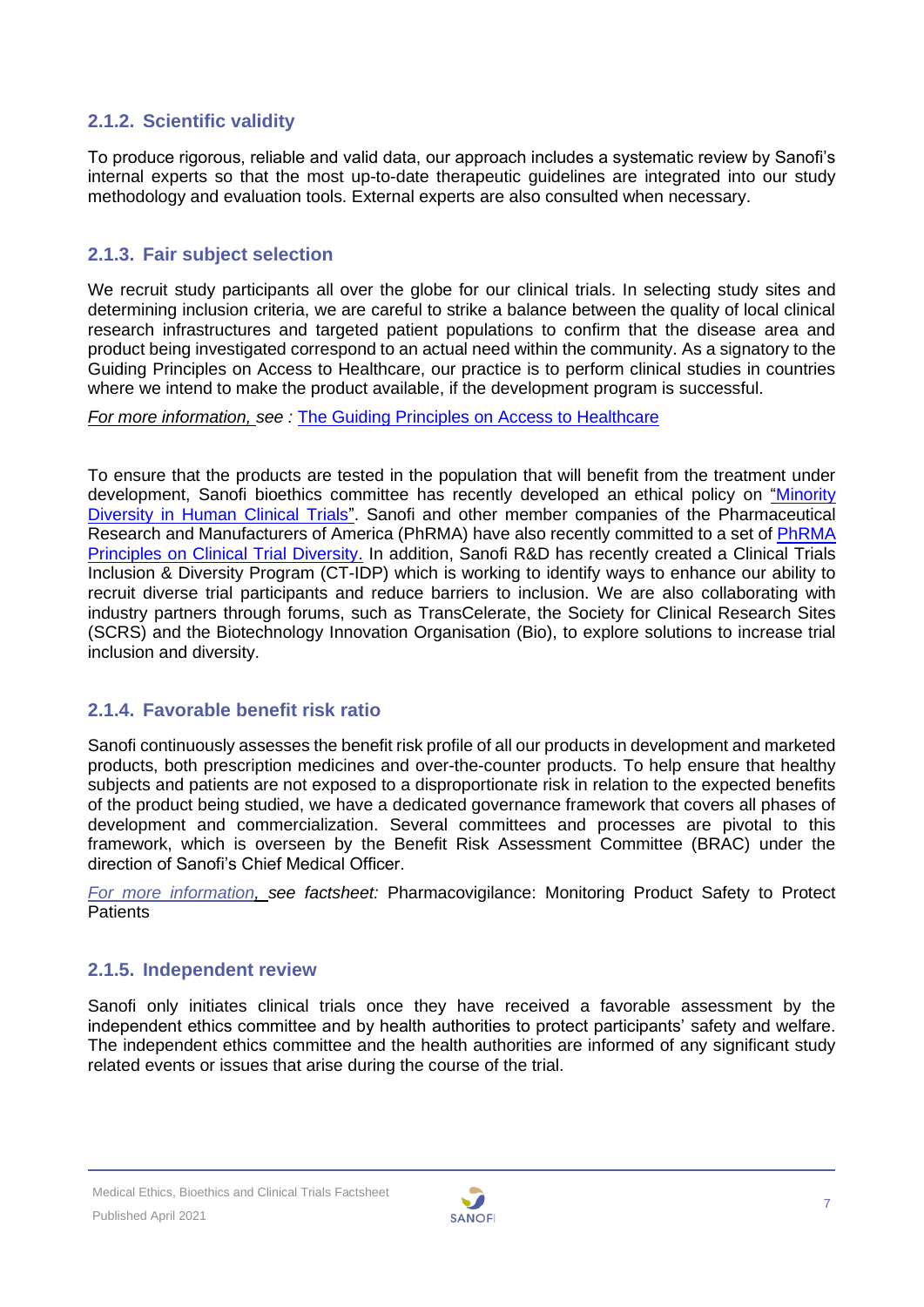### **2.1.6. Informed consent**

Sanofi processes are designed to assure that all study participants (patients and healthy subjects, or their legal representatives) enrolled in any clinical trial we conduct have given their free and informed consent to participate in the trial. Study participants must be informed about the purpose of the research so that they can understand the information and are able to make a voluntary decision about whether to enroll. Regardless of a trial's objective, it must be designed to protect the safety of participating subjects and guarantee that they give their voluntary consent based on clear, complete information that is expressed in an understandable, non technical style, especially for trial participants who may be vulnerable for any reason. Informed consent must be obtained prior to any procedure or change in the procedure required by the study protocol and before any data is collected.

The individual informed consent process is the cornerstone of ethical recruitment of participants in clinical trials. The study participant should be the central focus of this process, which is not just about signing forms. Our continuous improvement process looks especially at participants' age, literacy and other factors that may potentially make them vulnerable.

Information that must be provided to participants to help ensure free and informed consent :

- 1. The purpose and methodology of the study
- 2. The difference between participation in a study and medical care

*When the investigator is also a treating physician, he must explain that he is acting not in his capacity as a treating physician, but as an investigator. Explaining the experimental nature of the proposed study will help show how this is different from medical care.*

- 3. Study specific constraints which are added to those related to standard care
- 4. Potential risks and benefits related to participation in the study
- 5. Alternatives to participation in the study (especially important if an individual's decision to participate in the trial may have financial implications, such as care provided for free during the study but not under the local health system)

*Study participants must be presented with the choice to either participate in the study or to receive care from the local health system. All the pros and cons of participation (financial and non-financial, such as study specific constraints) must be clearly presented to the participant to enable an informed decision.*

6. Compensation for expenses during the study

*The goal is to fairly compensate participants for expenses without creating a situation where this might constitute an undue financial incentive to participate.*

- 7. Measures in the case of an adverse event
- 8. Participant's post study access to the medicine or vaccine being tested, or alternative treatment
- 9. Study interruption and withdrawal of consent
- 10. Access to information before, during and after the study

Respect for participants' privacy and confidentiality of individual data

For more information see: Sanofi [Post-Trial Access Policy](https://www.sanofi.com/-/media/Project/One-Sanofi-Web/Websites/Global/Sanofi-COM/Home/common/docs/our-responsibility/documents-center/Document-center-new/2019_Post-Trial-Access-to-Investigational-Products-Policy.pdf?la=en) and Sanofi Policy on ["Incidental Findings"](https://www.sanofi.com/-/media/Project/One-Sanofi-Web/Websites/Global/Sanofi-COM/Home/common/docs/our-responsibility/documents-center/Document-center-new/2019_Incidental-Findings-Policy.pdf?la=en)

#### **2.1.7. Respect for potential and enrolled subjects**

Trial sponsors should ensure participants' privacy is appropriately protected. Moreover, enrolled subjects must be properly informed of newly discovered risks or benefits and results and be given the opportunity to withraw from the trial at any time. Sanofi has organized a number of initiatives to safeguard confidentiality. For example, our Chief Privacy Officer, who is a member of the Bioethics Committee, reviews challenges that may arise in connection with protecting the privacy of persons

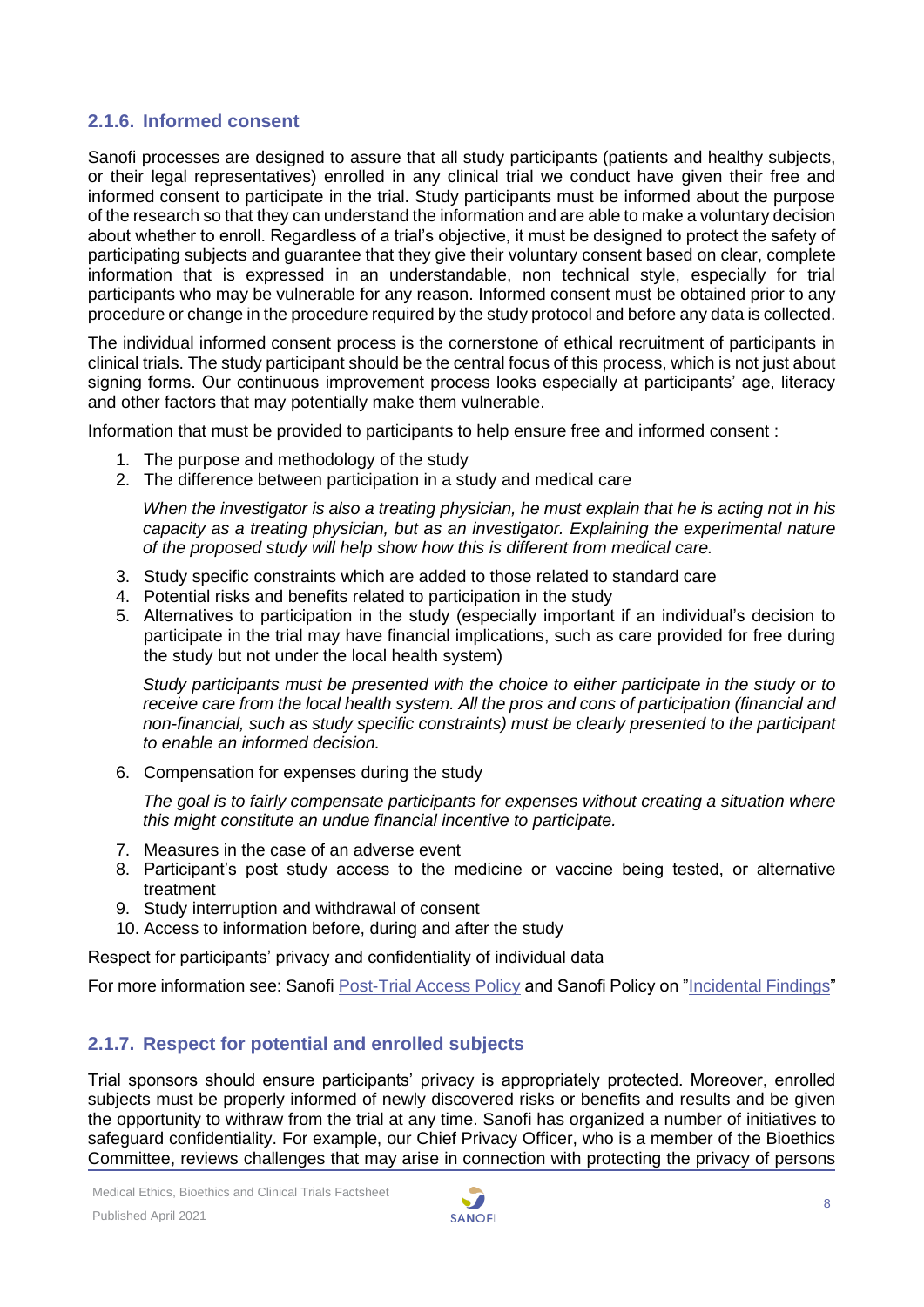enrolled in a clinical study. This is especially important with the advent of new technologies, such as electronic forms used to obtain informed consent.

The enrollment of potentially vulnerable subjects and patients in a clinical study requires particular attention, especially in pediatric clinical studies or those conducted in countries with fragile health systems.

# <span id="page-8-0"></span>**2.2. Ethics in clinical research: oversight of clinical trial practices**

To ensure respect for ethics across our R&D and medical activities, we monitor and audit our processes as we continuously seek to improve them.

# **2.2.1. Monitoring quality in clinical trials**

Maintaining accuracy and quality throughout a clinical study requires an ongoing, active process based on two complementary systems:

Quality control consists of periodic operational checks within each functional department to make sure that clinical data are generated, collected, handled, analyzed and reported in line with requirements. Each investigating site is monitored by a representative of Sanofi two to eight times a year, and more often if necessary

Quality assurance involves the systematic and independent examination of all trial related activities and documents. This includes site audits, vendor audits and system/process audits, as well as inspections and preapproval inspections.

# **2.2.2. Limiting the risk of misconduct by a clinical investigator**

To limit the risk of potential misconduct by a clinical investigator, we utilize central data surveillance and onsite trial site monitoring that provides early detection of any signals that indicate potential deviations, enabling us to implement corrective and preventive actions. We have set up systems to detect, prioritize, assess and mitigate potential risks caused by deviations. In the event of a serious deviation (e.g., data fabrication, scientific misconduct or serious non-compliance at investigator sites), we determine the best course of action according to the severity of the situation. Measures may include an in-depth investigation by a cross-disciplinary panel or termination of the trial for that particular investigator site, and notification of the ethics committees and the health authorities.

# **2.2.3. Internal clinical audits**

We conduct internal audits of our trials, associated systems and contractors to protect participants' safety and ensure continuous improvement and compliance with our quality standards. Our audit strategy relies on a risk based approach where each trial is assigned a risk level.

High risk trials include pivotal trials (i.e., conducted to support the registration dossier) and trials for dose selection. All such studies are included in an audit program with 8-10% of active investigating sites being audited.

Moderate risk applies to trials to support dossiers, such as proof of concept, safety studies and important post-marketing trials. Between 50% and 75% of these studies are part of an audit program, with 2-5% of active sites being audited.

Low risk trials are subject to system audits. Readiness for an inspection by health authorities is another component of our audit strategy. Various criteria are used to select the sites to be audited

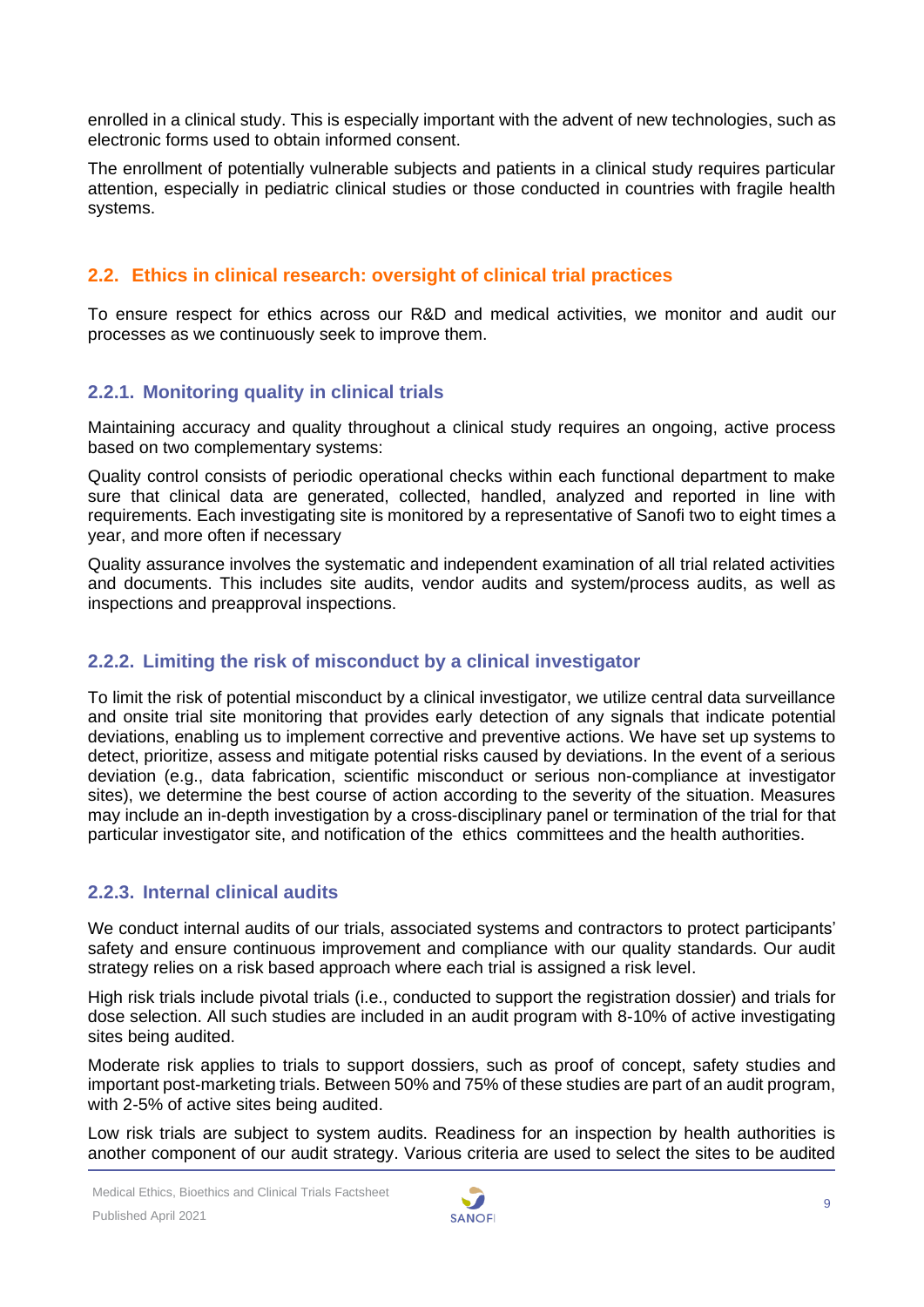(e.g., number of patients enrolled, number of protocol deviations, past experience with that site, etc.). In addition, for cause audits may be carried out in the event of suspected misconduct.

# **2.2.4. Outsourcing clinical trials**

The Quality Management of Outsourcing initiative is a Global Quality initiative implemented to harmonize outsourcing processes across R&D. This initiative pays particular attention to Clinical Research Organizations (CROs). Its continuous improvement objective is to streamline processes across Sanofi and ensure a strong focus on quality that is consistent with our in house practices. It addresses CRO selection, qualification and oversight visibility through a central repository for both the corporate and local levels.

# **2.2.5. Our commitment to share clinical trial data and documents**

Sanofi is committed to sharing appropriate patient level clinical trial data and study reports with qualified researchers. Eligible trials for products that received regulatory approval from US and /or EU agencies, as of January 1, 2014, are available upon request. In addition, Sanofi will review ad hoc requests for studies that are not currently listed on the data sharing site. Requests for clinical trial data are reviewed and approved based on scientific merit, by an independent panel of experts. All patient level data remain anonymous to protect the privacy of patients who participated in clinical trials, in compliance with applicable laws and regulations.

*For more information, see* : [Access to clinical trial data](https://www.sanofi.com/en/science-and-innovation/clinical-trials-and-results/our-data-sharing-commitments)

# **2.2.6. Our commitment to transparency**

Sanofi is committed to being transparent about our medical research and to providing healthcare professionals and patients with all useful information about our development projects and products so that they can make informed medical decisions. Sanofi is ensuring high performance standards in registering our trials and reporting clinical trial results. We respect and follow all relevant governmental regulations concerning the disclosure of clinical trial results.

In addition to these core principles, a new policy on sharing and transparency of clinical data was adopted by our Bioethics Committee in 2017 [\(link\)](https://www.sanofi.com/-/media/Project/One-Sanofi-Web/Websites/Global/Sanofi-COM/Home/common/docs/our-responsibility/documents-center/Document-center-new/2019_Clinical-Trial-Data-Sharing-Policy.pdf?la=en*).

Sanofi's clinical trial results are publicly available on the **EU Clinical Trials Register** or the **Sanofi** [website](https://www.sanofi.com/en/science-and-innovation/clinical-trials-and-results/our-disclosure-commitments)

# **2.2.7. Our commitment to patients**

Sanofi R&D teams are working directly with patient communities and patient organizations to fully understand their priorities, experiences, needs, and challenges. By listening and focusing on translating patient insights into actions, from the earliest stages of development through clinical trials and beyond, we can develop new healthcare solutions with meaningful outcomes, address unmet needs, and improve health-related quality of life.

In addition to integrating patient insights into our clinical trials, Sanofi has also launched several initiatives that make it easier for patients to participate to clinical trials, including increased access to trial information and the possibility to participate to clinical trials from home through direct to patient shipping of trial medication, patient home visits and the use of wearable devices and telemedicine tools.

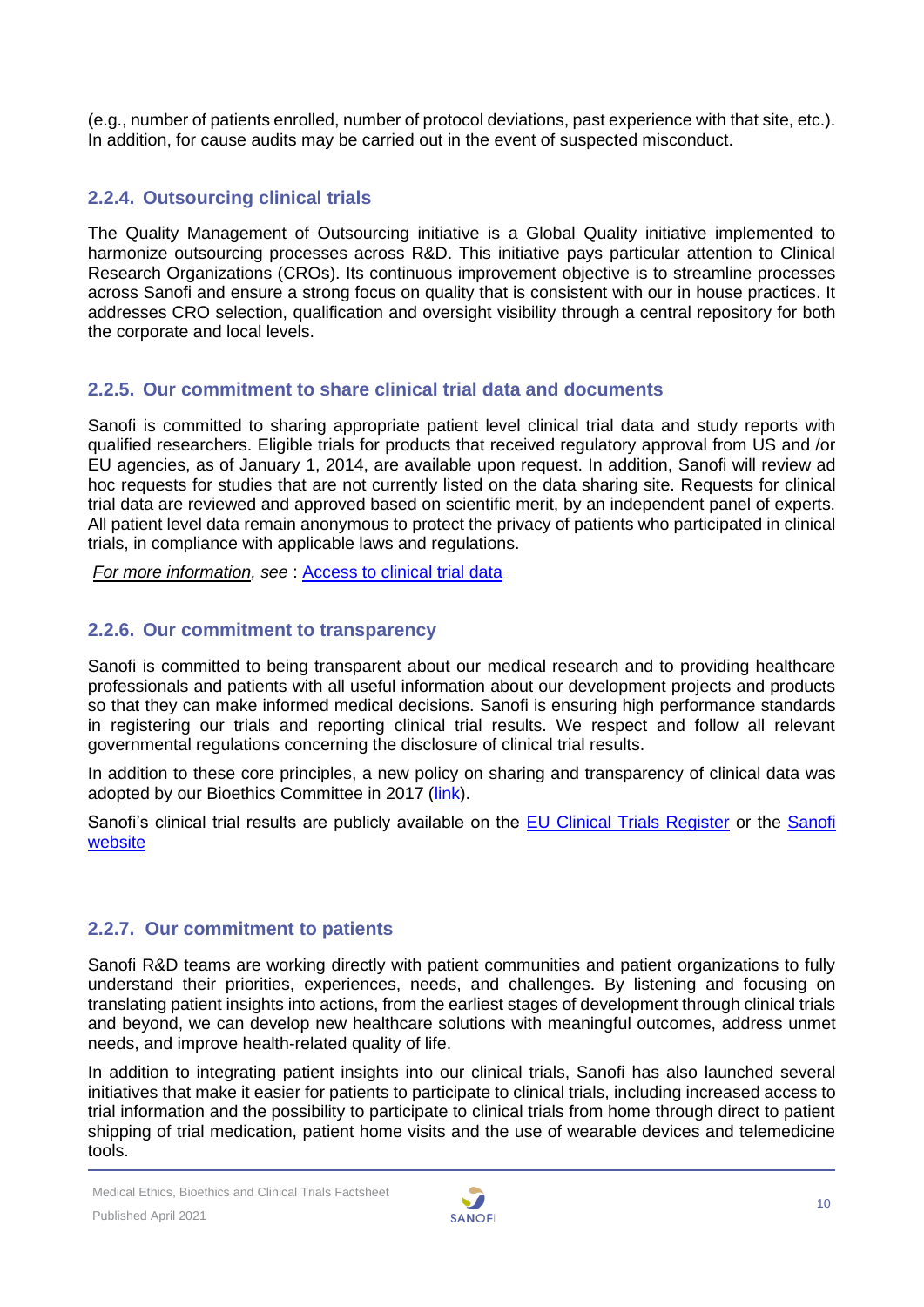Our commitment to patients also extends beyond developing therapies. For example, we provide patient support and patient advocacy programs, educational materials, and other resources to inform and empower patients and their families.

*For more information , see: [Clinical trials and results](https://www.sanofi.com/en/science-and-innovation/clinical-trials-and-results) and [Patient support](https://www.sanofigenzyme.com/en/patient-support)*

# <span id="page-10-0"></span>**3. FACTS AND FIGURES 2020 ON CLINICAL TRIALS**

# <span id="page-10-1"></span>**3.1. Overview of clinical trials**

In 2020*,* **193** CLINICAL TRIALS were conducted by Sanofi:

**145** with Pharmaceuticals

**48** with Vaccines

<span id="page-10-2"></span>*For more information , see our [Clinical trials and results.](https://www.sanofi.com/en/science-and-innovation/clinical-trials-and-results)*

# **3.2. Pharmaceuticals clinical trials**

*17 107 subjects enrolled*



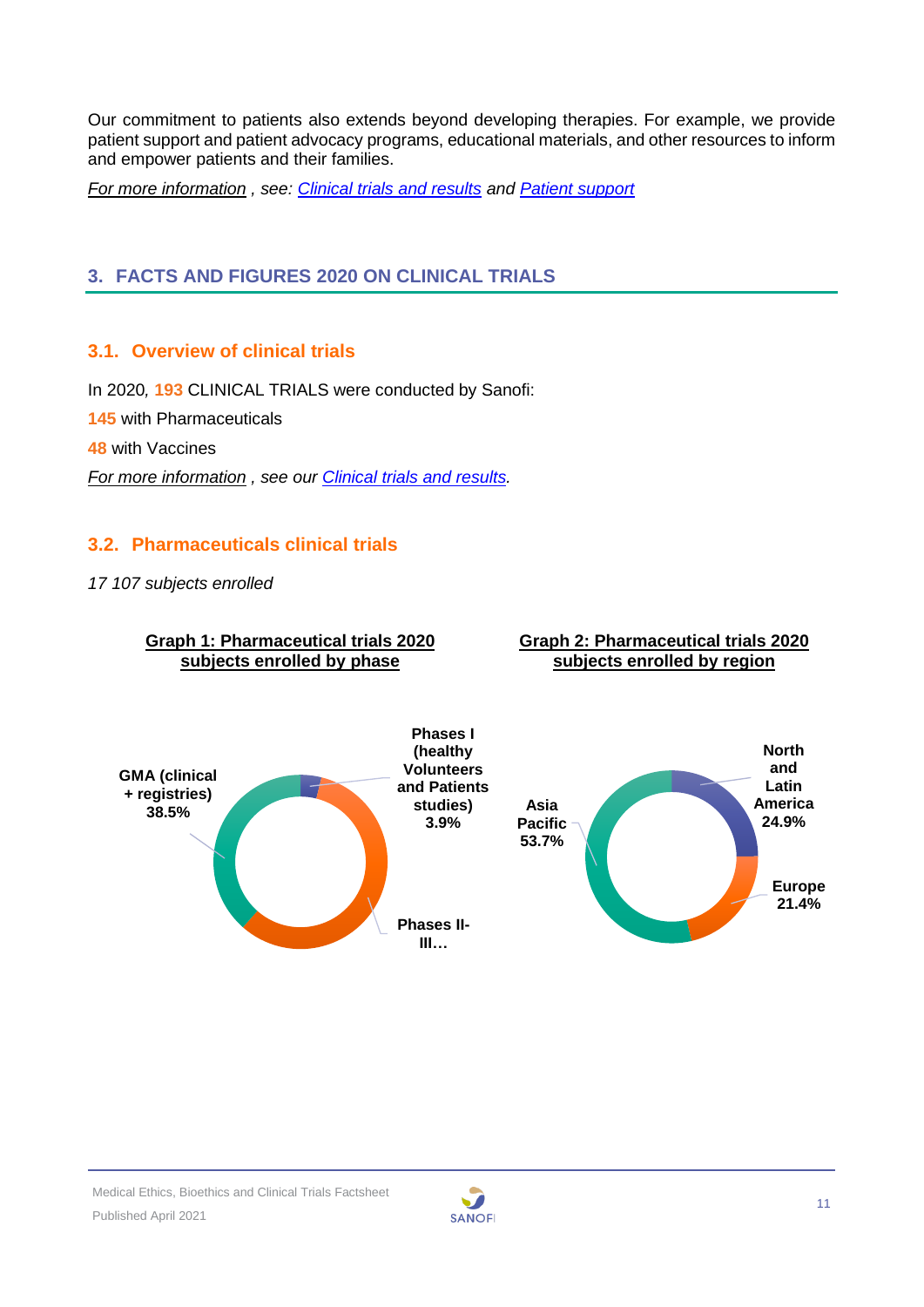# <span id="page-11-0"></span>**3.3. Vaccines clinical trials**

*16 930 subjects enrolled*



In the event of a deviation, we determine the best course of action according to the severity and occurrence of the situation. Cross-functional investigation panels under the lead of Quality are established to address critical and/or major systematic deviations and/or potential scientific misconduct. A unique tool supports the required investigations and ensures a consistent approach to deviation management. For deviations with potentially critical impact, a rapid quality notification/quality alert process is in place in order to notify Global Quality management and ensure implementation of corrective and preventive actions, thereby avoiding major or critical impact on data integrity and/or patient safety.

In 2020, for clinical trials sponsored by Sanofi (including Sanofi Pasteur):

- Nine (9) cases were identified requiring in-depth investigations (versus 21 cases in 2019)
- None of the 9 cases led to a conclusion of misconduct/serious GCP non-compliance requiring notification to regulatory agencies or premature investigator site closure
- None of the cases required a rapid quality notification
- No clinical trials were terminated in 2020 due to misconduct
- **•** The reduced number of escalations and investigation panels may be related to reduced direct monitoring and auditing activities given the limitations in site access due to the Covid-19 pandemic.

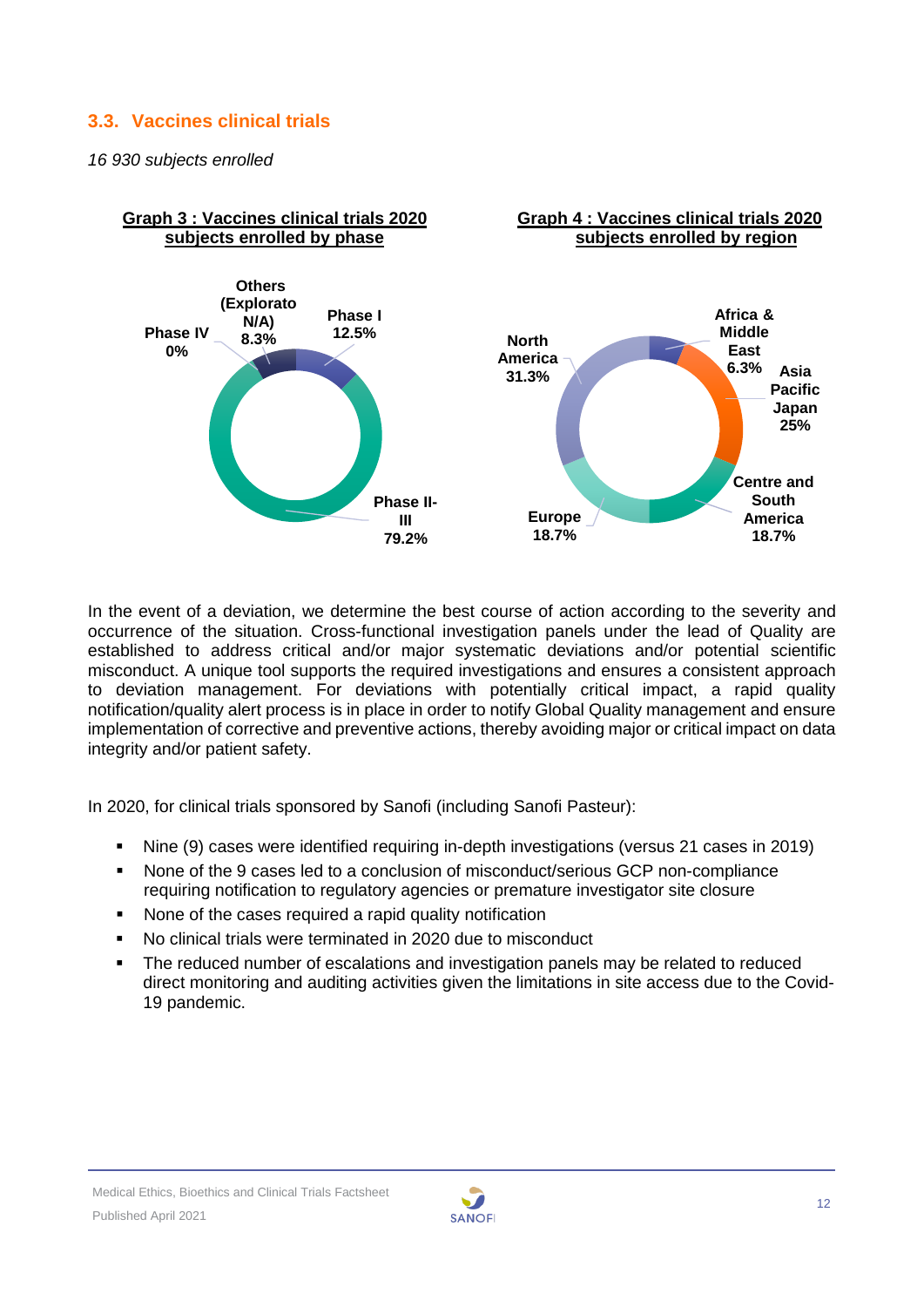# <span id="page-12-0"></span>**3.4. Clinical trial audits**

In 2020, Sanofi conducted 124 audits (Sanofi Pharma (CSO): 86; Sanofi Pasteur (Vaccines): 38) for our clinical trial activities.



### Graph 5 : Clinical trial audits by type<sup>\*</sup> Graph 6: Clinical trial site audits by region<sup>\*\*</sup>

 **124 Audits 20 Investigator Site Audits**

The 86 Pharma audits included 22 Quality checks and covered clinical trials in different chronic diseases: Rare & Rare Blood Disorders (50%), Immuno-Inflammation (27%), Oncology (18%) and Diabetes (5%). The 38 Vaccines audits included 20 Quality checks and covered clinical trials in different infectious diseases: Influenza (Quadrivalent (QIV) 15%, broadly protective 5%, seasonal 5%), Meningococcal (MenQuadTT 30%, MenB 5%), Rabies (10%), Dengue (10%), Pertussis (primary 5%, booster 5%), Herpes (5%) and Enteric (5%).

\* Quality ensured close cooperation with clinical trial teams to best support issues arising from the Covid-19 crisis. Fewer audits than planned could be conducted due to the crisis since access to investigator sites was limited. Standard QA quality checks were developed and rolled out to assess appropriateness of Business Continuity Plans implemented to comply with Health Authority guidance and contingency measures.

<span id="page-12-1"></span>\*\* Pharma Investigator site audits only. These were significantly decreased in 2020 due to access and travel restrictions caused by the Covid-19 pandemic. In addition, the regional distribution of these audits is more linked to the possibility to travel where lockdown measures had been lifted, rather than by initial planning.

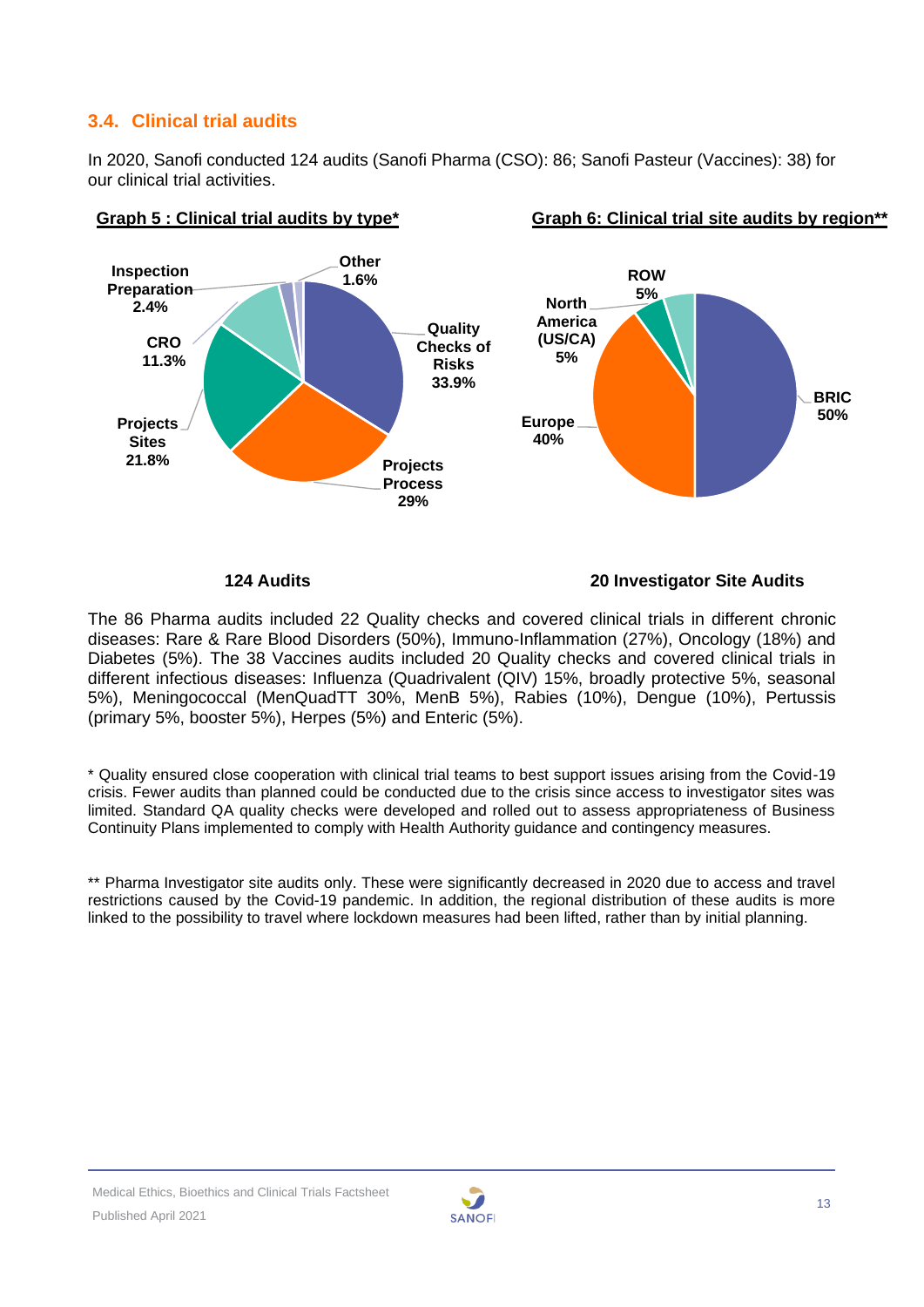# **3.5. Clinical Inspections**

Of the 34 inspections<sup>2</sup> by regulatory authorities related to clinical activities carried out in 2020 within the perimeter of Pharmaceuticals and Vaccines, none had critical outcomes resulting in regulatory action from the health authorities.





Medical Ethics, Bioethics and Clinical Trials Factsheet



<sup>2</sup>Clinical/GCP inspections only, PV inspections not included. The number of clinical/GCP inspections decreased by about 50% compared to 2019 due to the Covid-19 pandemic. Furthermore, several of the inspections were conducted remotely based on exchange of electronic data and documents in combination with interviews via tele- or videoconferencing.